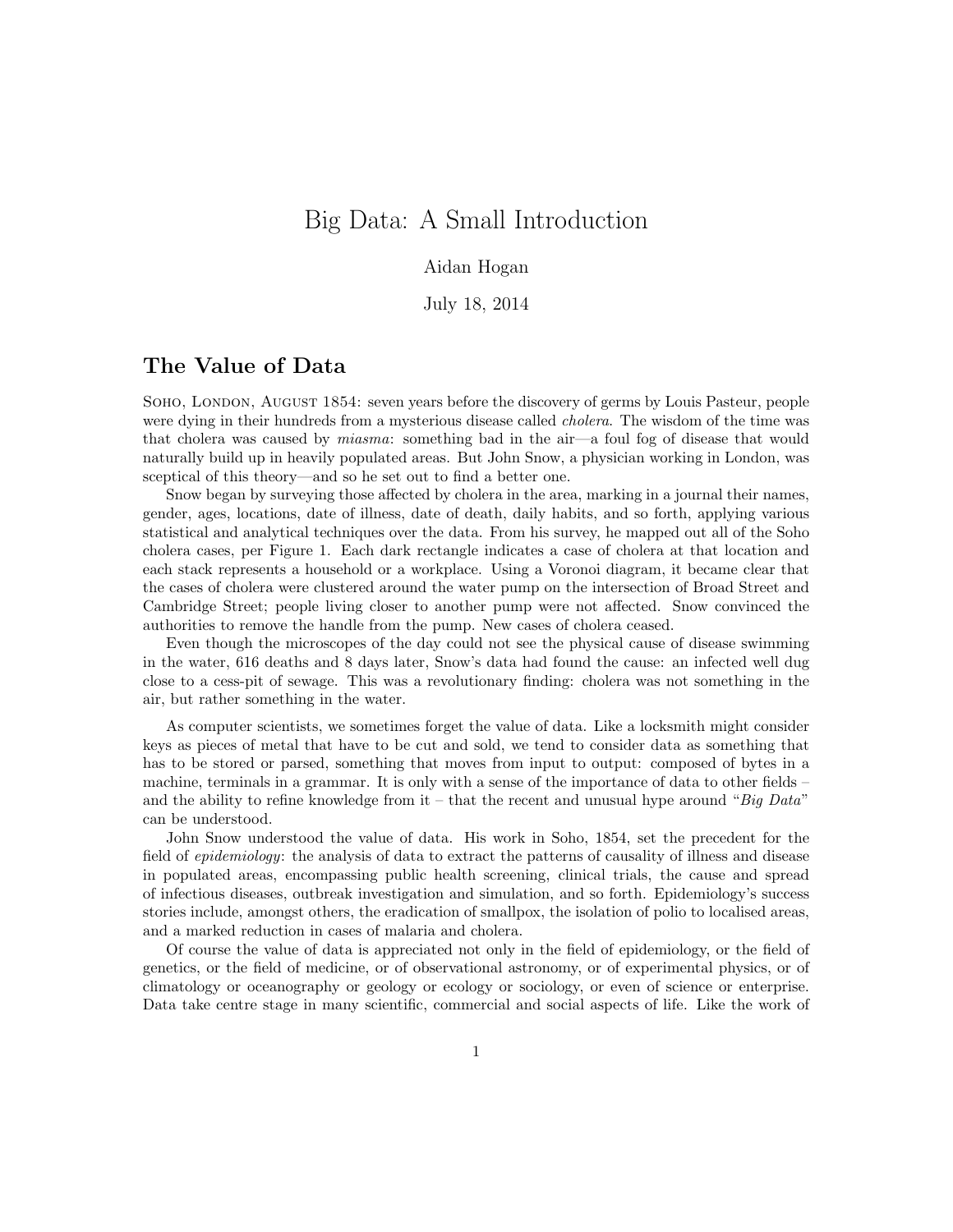

Figure 1: Part of Snow's map of cholera cases in Soho, 1854

Snow, common methodologies exist in all fields that craft data: data collection, curation, hypothesis generation, statistical testing, visualisation, etc. Unlike the work of Snow, computers are now available to collect, manage and process data with levels of scale and efficiency that Snow could scarcely have imagined.

But still it seems that as society's capacity to capture more and more data about the world around us continues to grow, conventional computational techniques are not enough to make sense of the result.

### Big Data

Big Data, at its core, is a cross-disciplinary idea: having more data than you can make sense out of. Big Data is a call for us computer scientists to once again provide even better methods to crunch even more diverse, even more complex, even more dynamic, even more fine-grained, even larger data.

It is also not difficult to see why so many computer scientists feel (quietly?) dismissive of the Big Data buzz. In our field, core topics – like databases, logic, the Web, software engineering, machine learning, etc. – are founded in technologies with a rich pedigree. By contrast, "Big Data" is pretty fluffy. However, it is difficult to remain entirely dismissive once one sees headlines such as the \$200 million investment by the US government into a series of national projects called the "Big Data Initiative", or the £30 million investment – by the UK government and a private philanthropist –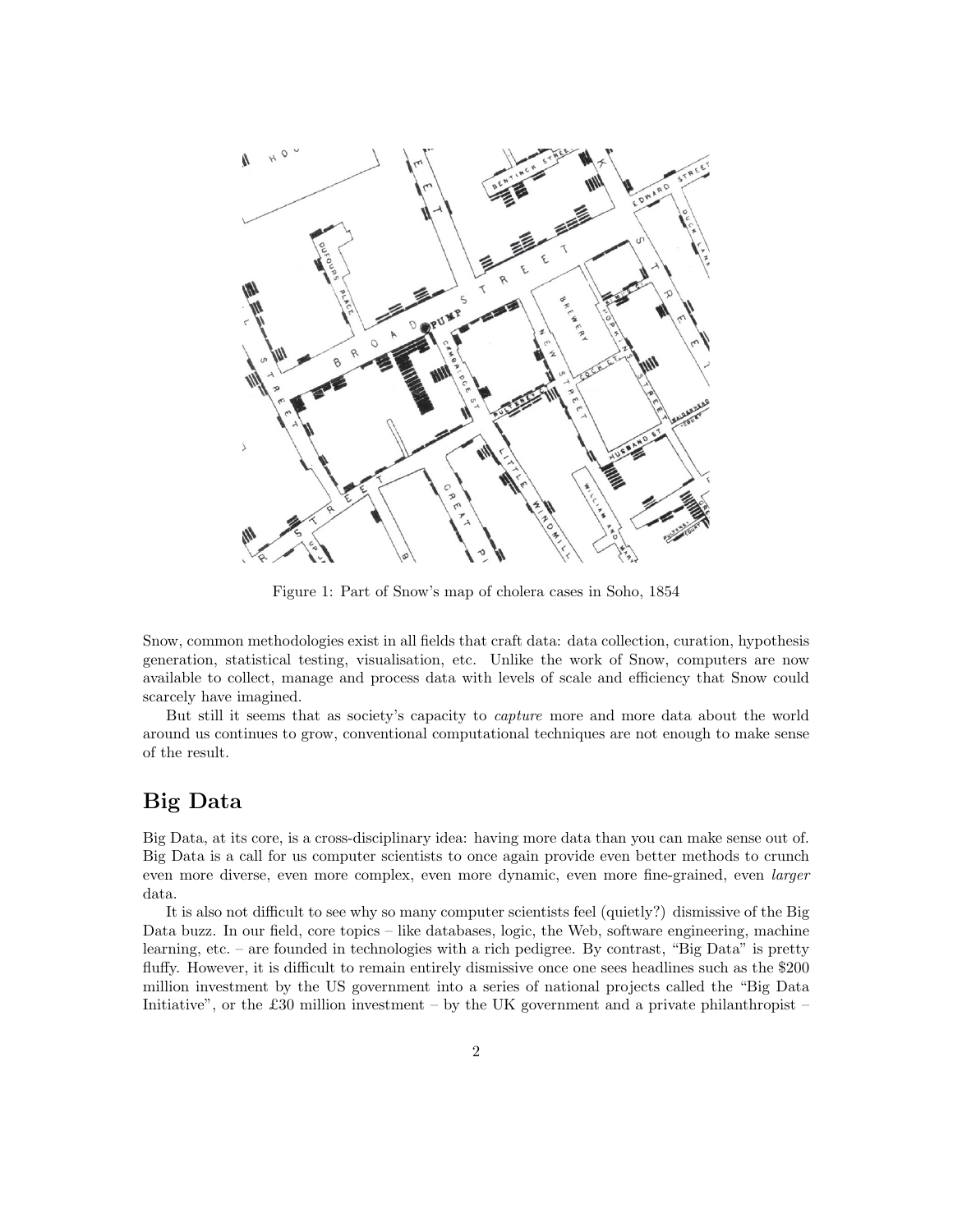into a "Big Data Institute" at Oxford to work on epidemiology and drug discovery; or similar such news stories.

So what is "Big Data"? The most canonical (but still quite fluffy) definition of Big Data is as referring to any data-intensive scenario where the volume, velocity and/or variety of the data make it difficult to process using "conventional data management techniques". These are known as the three 'v's (in English at least) and most of the emphasis thus far has been on the challenges of volume and (to a lesser extent) velocity.

#### New Breeds of Database

The traditional answer to working with large amounts of structured data has always been simple: use a relational database. If the volume or velocity of your data precluded using a relational database, then you were either (i) a company like Facebook where your team of highly-paid engineers could figure out a custom solution, or (ii) out of luck. If you face a similar problem these days, then you have what is called a "Big Data" problem.

The realisation that the relational database management system (RDBMS) is not – in the words of Stonebraker  $[10]$  – a "one size fits all" solution took many years, but the database landscape has now been demonopolised under the banner of "Big Data". Figure 2 provides a broad perspective of this modern database landscape with a selection of the main systems in each family: systems with larger font-sizes are considered more prominent in terms of adoption.<sup>1</sup>



Figure 2: Modern database system landscape

<sup>&</sup>lt;sup>1</sup>Specifically, we rely heavily on  $http://db-engines.com/en/ranking$  to judge system popularity, which itself aggregates mentions of systems in web-pages, Google searches, LinkedIn profiles, job postings, technical Q&A sites, Twitter, and so forth. In order of largest to smallest, the font sizes in the figure refer to positions 1, 2–20, 21–50, 51–100, 101–150, 150+, resp. in the list.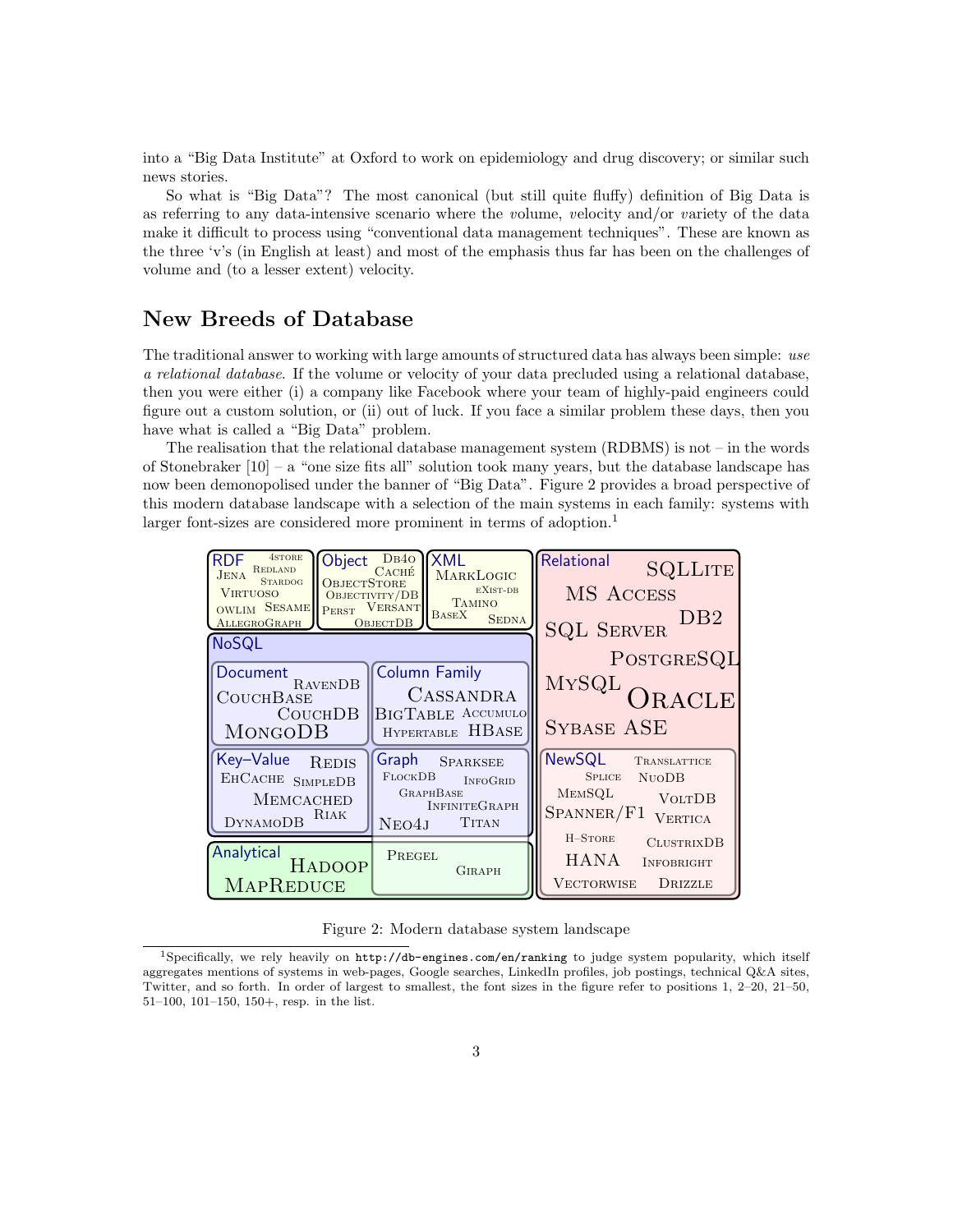In the top right-hand corner, we see familiar traditional relational database systems presented with large font-sizes. These are still the most prevalent technology, offering the security of transactional guarantees (ACID) and a powerful query language (SQL). However, these features come at a  $cost \dots$ 

Taking a modern open-source in-memory database (Shore) and a standard benchmark (TPC-C), Harizopoulos [5] showed that while the off-the-shelf system could perform 640 transactions per second, by turning off all features relating to transactions and persistence such as logging, latching, locking and buffer management, the same system could perform 12,700 transactions per second. The authors thus estimated that the database was only spending 6.8% of the time performing "useful work" [5]. Of course the latter system could no longer provide ACID guarantees, and the milage for other systems may vary, but in scenarios where such requirements can be relaxed, the core message of this anecdotal experiment is that huge performance and scalability benefits can be gained by minimising administrative work for transactions.

Following this reasoning, and the old idiom "necessity is the mother of invention", a new wave of NoSQL (Not Only SQL) databases emerged from the "Web 2.0" era where companies like Facebook, Google, Amazon, Twitter, etc., faced an unprecedented volume and velocity of user-contributed data. Many of these NoSQL systems were inspired by white-papers emerging from companies like Google and Amazon [1, 4] describing the (often lightweight) alternatives to relational databases that they had developed to meet these new challenges.

### NoSQL: Not Only SQL

The aim of NoSQL stores is to enable high levels of horizontal scale (scaling out across multiple machines) and high throughput by simplifying the database model, query language and safety guarantees offered. By relaxing ACID and SQL requirements, and exploiting distribution, these systems claim to enable levels of scale and performance unattainable by traditional relational databases.

With respect to data models, as per Figure 2, four main categories of NoSQL system have emerged:

- Key–Value: stores based on a simple associative array/map. Such systems allow for lookups on a single key, returning a given value that may follow a custom structure. Values are often subject to versioning rather than overwriting. Emphasis is placed on distribution and replication, typically following consistent hashing schemes [6]. Many of the systems in this family are inspired by the details of Amazon's Dynamo system [4], which were published in 2007.
- Document: stores based on a key–value scheme, but where values refer to complex "documents" over which built-in functions can be executed. One of the main stores in this family is MongoDB, where values are akin to JSON documents.
- Column-Family: stores that implement a loose form of the relational model over a key–value abstraction, where keys are akin to primary keys and values are multi-dimensional and conform to a flexible tabular schema. Key–values with similar dimensions are organised into columnfamilies, akin to relational tables. Versioning is typically applied on a "cell"-level. Likewise tables are typically sorted by key, allowing range-queries on index prefixes. Stores in this family are typically inspired by the design of Google's BigTable system [1], details of which were published in 2008.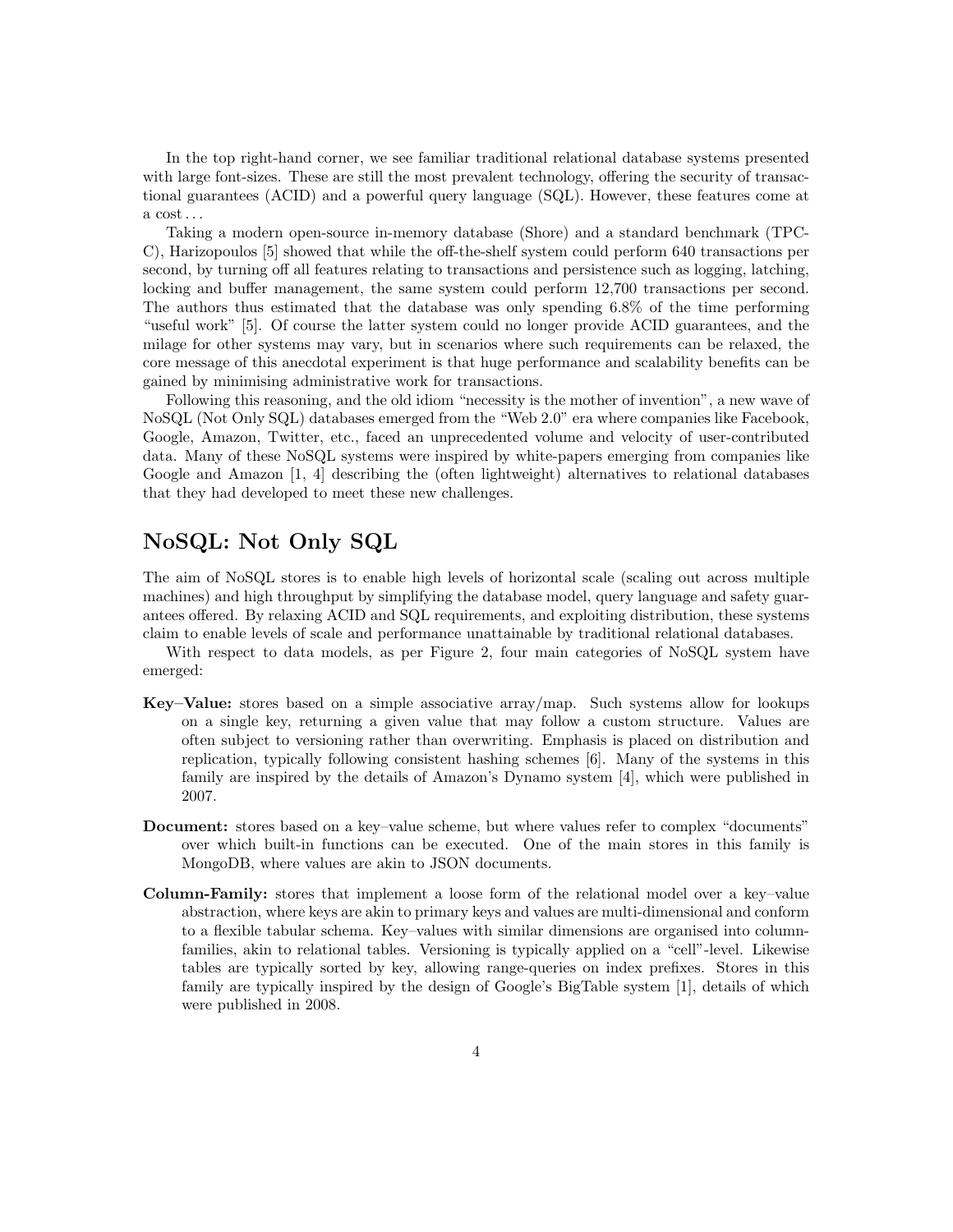Graph: stores that implement adjacencies into their indexes such that traversing from one data node to another does not require another index lookup, but rather a pointer traversal. Regular-expression–like path languages allow for transitive navigation of data nodes. One of the most prominent systems in this family is Neo4J.

Each store typically supports a lightweight custom query language, which range from key/version lookups for key–value stores, to keys with embedded JSON/XML expressions for document stores, to a very limited and thus efficient form of SQL for column-family stores, to languages with path expressions for graph stores. As a trade-off for losing SQL, developers must often implement features such as joins, aggregates and transactions in the application code.

In terms of the guarantees a distributed database can offer, the CAP theorem states that a system cannot guarantee consistency (global agreement on state/data), availability (every request is serviced) and partition tolerance (functionality even if messages are lost) all at the same time. In a NoSQL setting, partition tolerance is a key objective since data may reside on hundreds or thousands of machines, increasing the likelihood of failures.

Thereafter, systems find different trade-offs between availability and consistency: a key notion is eventual consistency whereby machines can converge towards global agreement *after* a request has been acknowledged, translating into higher availability and reduced messages, but at the cost of consistency. Thus if you are Amazon, for example, under eventual consistency your users may see one-day-old data about product ratings but your system will not reject new ratings due to message failures, and eventually all operational machines will see these new ratings. On the other end of the spectrum, consensus protocols – such as two-phase commits, three-phase commits or Lamport's PAXOS algorithm [9] – incur high communication costs, less scalability of writes across machines and may imply more frequent downtimes (lower availability) but can ensure stronger notions of consistency.

The result of these performance-enhancing trade-offs is the now widespread use of NoSQL stores in data-intensive scenarios, most prominently in Web companies such as Google, Facebook, Twitter, etc., but also in many other areas: for example, document-centric stores such as MongoDB and CouchDB have been deployed at CERN to manage the vast amount of aggregated data produced by the particle detectors in the Large Hadron Collider [7].

## NewSQL: Not Only NoSQL

NoSQL stores have been the subject of considerable criticism in terms of being overused and overhyped. Though these types of stores undoubtedly have valid use-cases, not everyone faces the same data-intensive challenges as Facebook or CERN. Their naive use may imply an unnecessary risk of data loss or inconsistency. Weakened safety guarantees and lower-level query languages push more responsibility on the application developer to ensure that the database remains stable and the performance of more complex queries acceptable. To quote a recent Google white-paper on the "Spanner" database:

We believe it is better to have application programmers deal with performance problems due to overuse of transactions as bottlenecks arise, rather than always coding around the lack of transactions [2].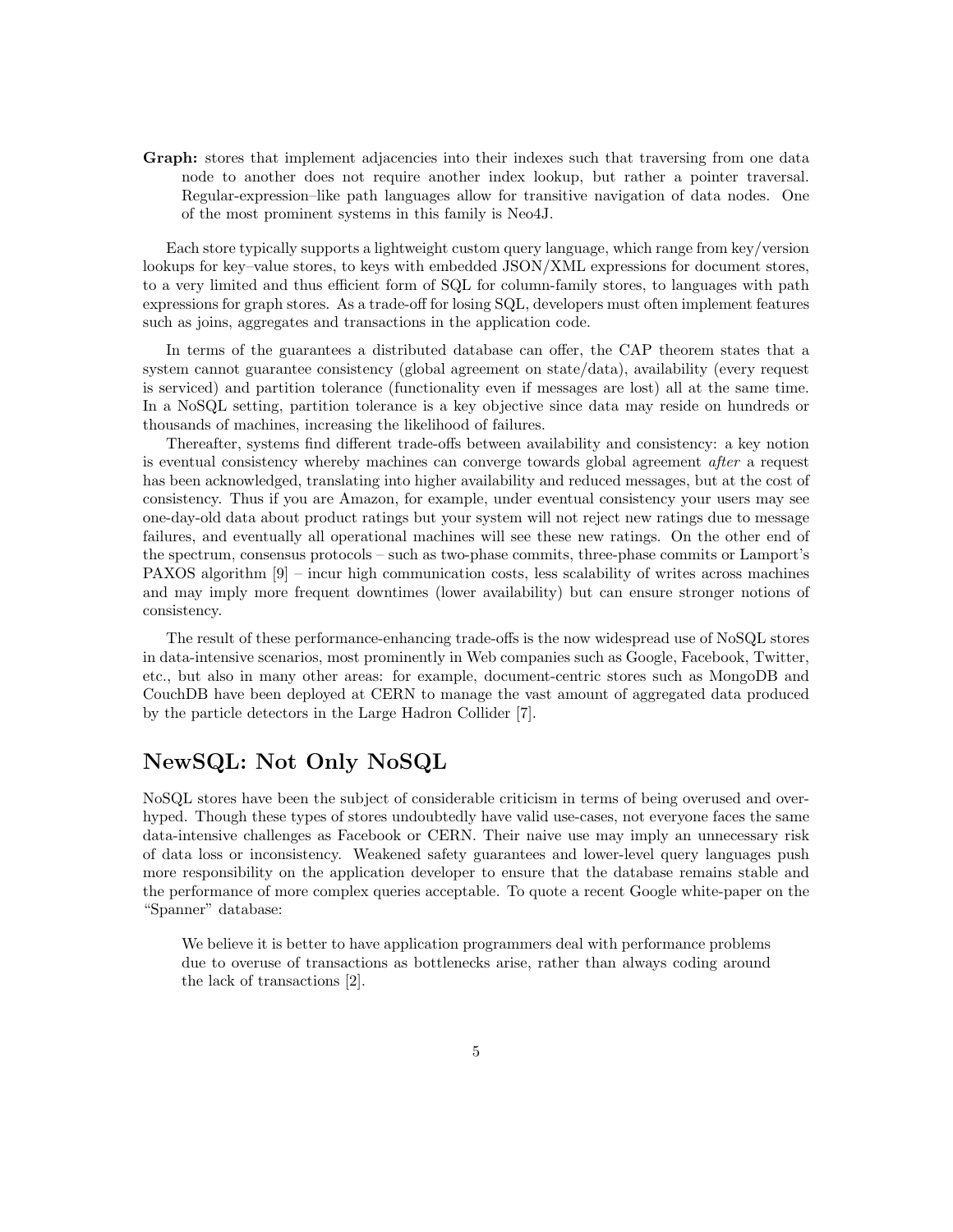Although the features of traditional relational databases that NoSQL stores dispense with are expensive, they are important for many (though perhaps not all) applications: they were originally implemented and added to databases for a good reason.

The NewSQL family of databases (depicted in Figure 2) has recently emerged to strike a compromise between the features of traditional relational databases and the performance of NoSQL stores. NewSQL systems aim to support SQL and uphold ACID but at greater levels of performance and scale than traditional databases (at least in fixed scenarios). The main approach to NewSQL is to design databases from scratch that exploit modern computer architectures, leveraging multiple cores, large main memory capacity, GPUs, or shared-nothing clusters. Likewise, many NewSQL stores opt for column-oriented indexing schemes that enable more efficient aggregation and filtering over the values of entire columns than traditional row-oriented stores.

However, databases are not designed for large-scale data analytics, but rather for executing live queries. Likewise, many forms of off-line analytics do not require the expense of building and maintaining persistent indexes.

### Distributed Analytical Frameworks

In Figure 2, we include the Analytical category for distributed data-processing frameworks: though they are not strictly speaking databases, they offer an alternative to databases for analytics.

Google first proposed the MapReduce framework in 2004 [3] as an abstraction for executing batch-processing tasks over large-scale flat data (unindexed/raw files) in a distributed setting. Many different types of distributed processing tasks (as run by Google, for example) require common elements: partitioning the data over the machines, supporting fail-safes in case of machine failures, running the processing on each machine, merging the results from each machine into a final result, etc. Thus, the goal of MapReduce is to offer an interface that abstracts these common elements and allows for higher-level development of distributed processing code.

Since MapReduce is considered one of the core Big Data technologies, we'll take a moment to get the gist of how it operates with the example illustrated in Figure 3. The input data are sorted by author, and include papers and citations (note the repetition of paper titles and citations for each author). We can consider this table to be a flat file (e.g., a CSV or TSV file) and to be very large: "frillions" of rows. Now we'd like to see who are the most productive pairs of co-authors in our table: we want to see how many citations pairs of co-authors have counting only those papers they have co-authored together. And we have lots of machines to do this with.

MapReduce performs aggregation/joins in batch by sorting data. Taking a trivial example, since the raw input data are sorted by author name, we can easily get the total citation count for each author, having to store in memory only the current author and their running count, outputting this pair when the author changes. If we consider a distributed setting, aside from the sorting, we have to ensure that all papers for an author end up on one machine.

Returning to our original non-trivial task of finding productive co-author pairs, MapReduce consists of two main phases: MAP and REDUCE. we first need to figure out pairs of co-authors. To do this, we need to do a distributed join on paper title/citations.

MAP<sub>1</sub>: For each tuple  $A_i = ($ Author<sub>i</sub>, Title<sub>i</sub>, Citation<sub>i</sub>) from the input data, create key-value pairs of the following form: (Title<sub>i</sub>,  $<$ Author<sub>i</sub>, Citations<sub>i</sub> $>$ ), where the key is Title<sub>i</sub> and the value is  $<$ Author $_i$ , Citations $_i$  $>$ .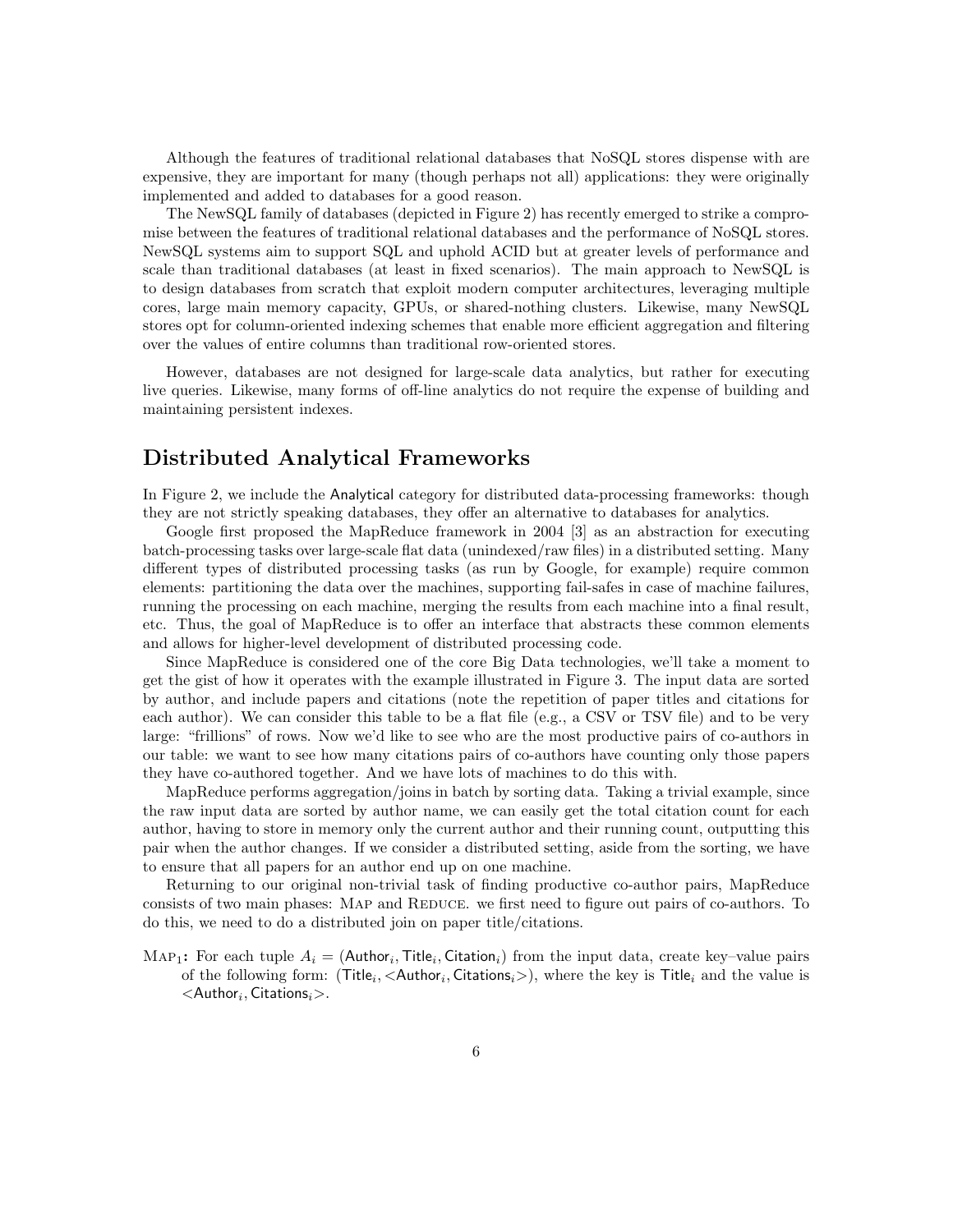| INPUT        |                                       |           |  |  |  |  |  |
|--------------|---------------------------------------|-----------|--|--|--|--|--|
| Author       | Title                                 | Citations |  |  |  |  |  |
| C. Gutierrez | Semantics and Complexity of SPARQL    | 320       |  |  |  |  |  |
| C. Gutierrez | Survey of graph database models       | 315       |  |  |  |  |  |
| C. Gutierrez | Foundations of semantic web databases | 232       |  |  |  |  |  |
| C. Gutierrez | The expressive power of SPARQL        | 157       |  |  |  |  |  |
| C. Gutierrez | Minimal deductive systems for RDF     | 137       |  |  |  |  |  |
|              |                                       | $\cdots$  |  |  |  |  |  |
| J. Perez     | Semantics and Complexity of SPARQL    | 320       |  |  |  |  |  |
| J. Perez     | Minimal deductive systems for RDF     | 137       |  |  |  |  |  |
| J. Perez     | The recovery of a schema mapping      | 66        |  |  |  |  |  |
|              |                                       | .         |  |  |  |  |  |
| R. Angles    | Survey of graph database models       | 315       |  |  |  |  |  |
| R. Angles    | The expressive power of SPARQL        | 157       |  |  |  |  |  |
| R. Angles    | Current graph database models         | 20        |  |  |  |  |  |
|              | .                                     | .         |  |  |  |  |  |



| 4: $\text{MAP}_2$ Output           |                      |                    |                                                  |                             |                                    |                                        |  |
|------------------------------------|----------------------|--------------------|--------------------------------------------------|-----------------------------|------------------------------------|----------------------------------------|--|
| <b>KEY</b><br>$(Author1/Author2)$  | VALUE<br>(Citations) | 5: $REDUCE2 Input$ |                                                  |                             | $MAPREDUCE-2$                      |                                        |  |
| C. Gutierrez/J. Perez              | 320                  |                    | <b>KEY</b><br>$(Author1/Author2)$                | <b>VALUE</b><br>(Citations) | 6: $REDUCE2 Output$                |                                        |  |
| $\cdots$<br>C. Gutierrez/R. Angles | $\cdots$<br>315      |                    | C. Gutierrez/J. Perez<br>C. Gutierrez/J. Perez   | 320<br>137                  | <b>KEY</b><br>$(Author1/Author2)$  | Value<br>$(\sum \text{Citations})$     |  |
| $\cdots$<br>C. Gutierrez/R. Angles | $\cdots$<br>157      |                    | $\sim$ $\sim$ $\sim$                             | $\sim$ $\sim$ $\sim$        | C. Gutierrez/J. Perez              | $457 + \ldots$                         |  |
| $\cdots$<br>C. Gutierrez/J. Perez  | $\cdots$<br>137      |                    | C. Gutierrez/R. Angles<br>C. Gutierrez/R. Angles | 315<br>157                  | $\cdots$<br>C. Gutierrez/R. Angles | $\sim$ $\sim$ $\sim$<br>$472 + \ldots$ |  |
| $\cdots$                           | $\cdots$             |                    | $\cdots$                                         | $\cdots$                    | $\cdots$                           | $\cdots$                               |  |

Figure 3: MapReduce Example: Find the citations for each pair of co-authors (including only the papers they have co-authored). Row shades indicate partitioning over different machines.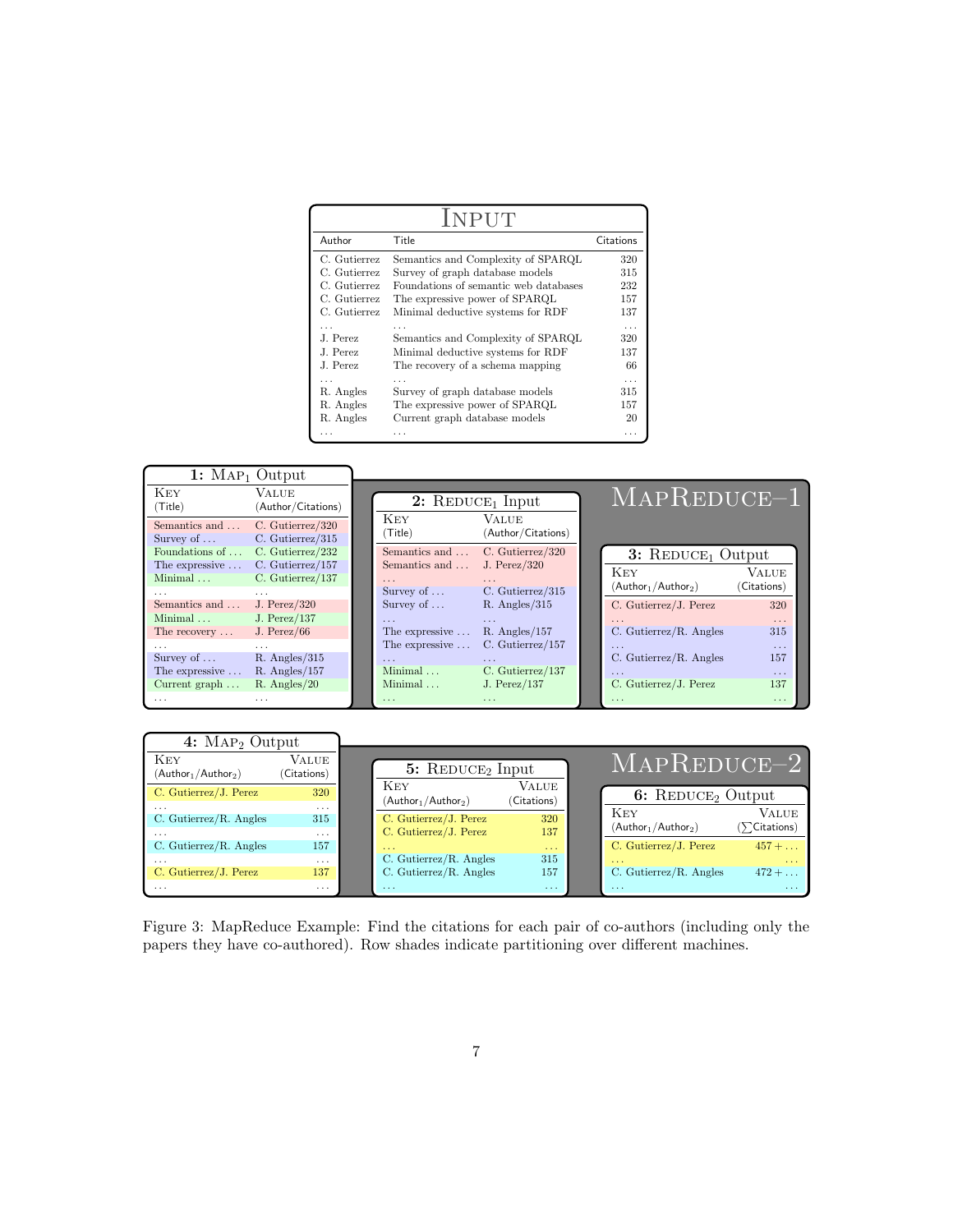MapReduce will assign key–value pairs with the same key to the same machine (e.g., using a hash function on the key). That machine will sort the pairs assigned to it by the MAP according to their key. Partitioning and sorting are usually taken care of by the framework, meaning that the developer need not worry about what data goes to which physical machine. However, the default partitioning methods and sorting orders can be overriden if necessary.

Now each machine has its own bag of key–value pairs sorted by Title, with all authors for each paper locally available. The next phase is the reduce phase:

 $REDuce_1$ : In preparation for the reduce, the sort phase will group the key–value pairs (emitted from  $\text{MAP}_1)$  by title:  $(\textsf{Title}_i, \{\textsf{}\}, \dots, \textsf{}\}).$  For each such group, REDUCE will output a set of tuples representing each unique pair of coauthors: { $\{(\leq \mathsf{Author}_{i,j}, \mathsf{Author}_{i,k}>, \mathsf{Citations}_i) \mid 1 \leq j < k \leq n\}$ .<sup>2</sup>

The result of the reduce phase is a bag of unique pairs of co-authors and their citations for each paper (we no longer need the name of the paper). Our final task is to add up the total citations per co-author pair. In the previous stage, the data were sorted/joined on the paper title, so now we need to perform another MAP/REDUCE phase.

Map<sub>2</sub>: For each tuple ( $\langle$ Author<sub>x</sub>, Author<sub>y</sub> $\rangle$ , Citations<sub>z</sub>) from the intermediate data, map the same key–value pair.

This map does not transform the values, but merely ensures that the same co-author pairs end up sorted on the same machine for the final reduce phase.

REDUCE<sub>2</sub>: With groups (<Author<sub>x</sub>, Author<sub>y</sub>>, {Citations<sub>1</sub>, ..., Citations<sub>n</sub>}), sum the citations in each bag and produce a single output pair:  $(<$ Author<sub>x</sub>, Author<sub>y</sub>>,  $\sum_{z=1}^{n}$  Citations<sub>z</sub>).

We now have our final result. If we wanted to extract top-k results, we could pass MapReduce a descending sort order and map total citations as key.

In terms of coding effort, the developer must implement the map phases and the reduce phases. The MapReduce framework itself will take care of load-balancing, fault tolerance, and so forth. With a cluster of machines running the MapReduce framework, tasks can be run by multiple users in parallel where the framework will aim to make the best of the resources available. Likewise MapReduce jobs are portable: jobs can be run on any cluster of machines so long as the framework is installed (and the data available).

MapReduce enables scale but, of course, it does not ensure scale: intractable tasks will still be intractable on multiple machines. In our example,  $REDICE<sub>1</sub>$  produces a quadratic number of co-author pairs per paper  $(\frac{n(n-1)}{2})$ , but since author-lists are generally short, we can expect the  $REDuce<sub>1</sub>$  to perform near-linearly. With the assumption that tasks can be decomposed into such MAP/REDUCE phases, and that these phases are not computationally expensive or increase data volumes too much, the framework offers a convenient and powerful abstraction for those wishing to work with Big Data.

Unfortunately, the MapReduce system itself is proprietary and kept closed by Google. However, the Apache Hadoop open source project offers a mature implementation of the MapReduce framework and is in widespread use.

<sup>&</sup>lt;sup>2</sup>We assume Author<sub>x</sub> < Author<sub>y</sub> if and only if  $x < y$ , etc., to ensure consistent pairs across papers.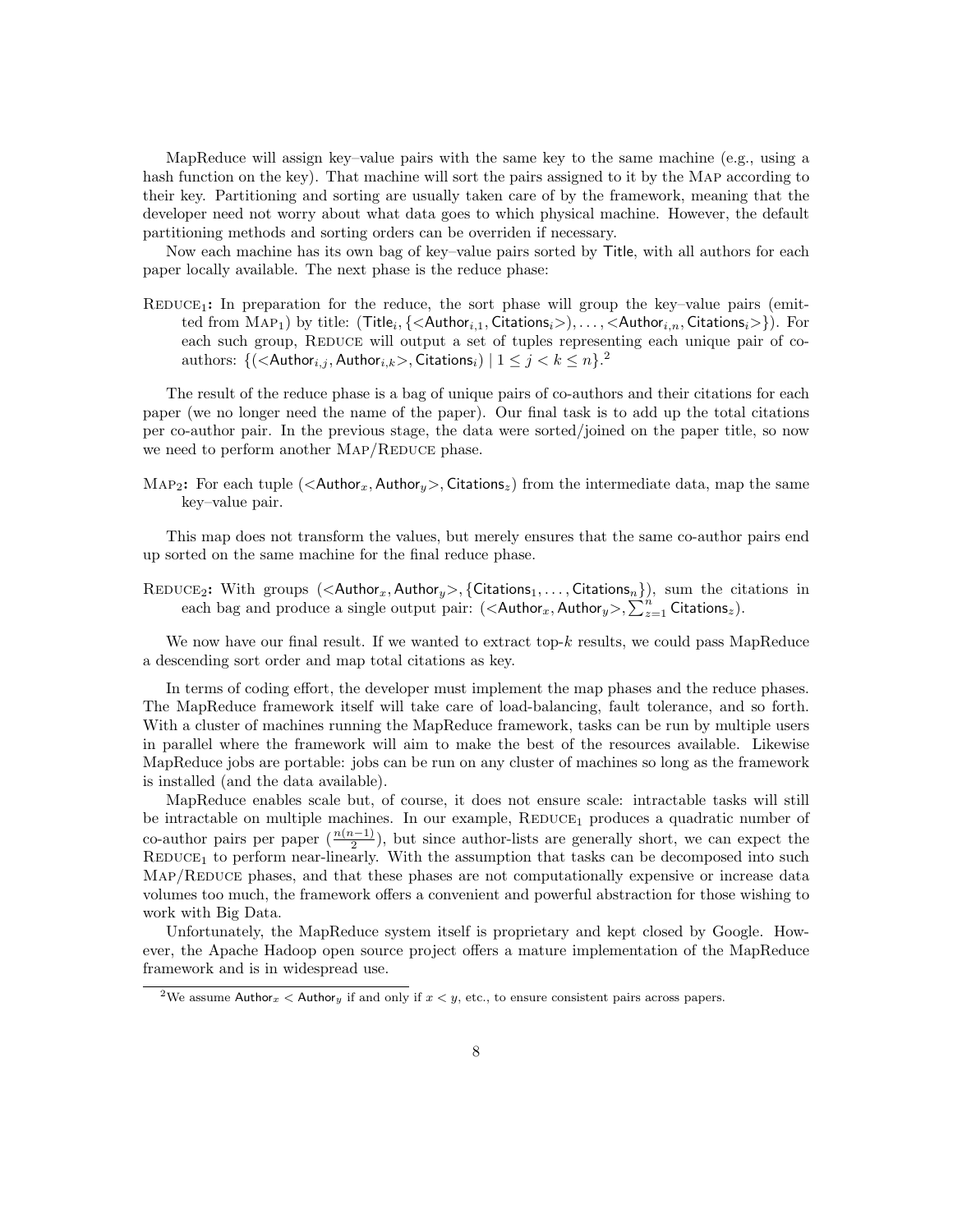In Figure 2, one may note two other systems in the intersection of Graph and Analytical: Pregel and Giraph. These are both MapReduce style frameworks designed specifically for processing graphs. Pregel was first introduced by Google in 2009 [8] for distributed computation on very large graphs, where Apache Giraph is an open source implementation of the same ideas (built on top of Hadoop). In brief, the core computational model of Pregel/Giraph is a message passing system between vertices in a graph. Computation is organised into iterations. A vertex may read messages sent to it in the previous iteration, may change its (possibly continuous) state, and may forward messages to other vertices for the next iteration. Messages can be forwarded to any vertex with a locally known id, but typically these are the linked vertices. These computational frameworks offer an intuitive abstraction for applying graph-based analytics – for running tasks such as shortest path, computing connected components, clustering, centrality measures such as PageRank, etc. – while transparently distributing the computation: handling load balancing, efficient batching of messages and fault tolerance.

#### Other models: Object, XML, RDF

With respect to Figure 2, we are thus left with three (relatively traditional) database families in the top left corner: Object, XML and RDF.

Object databases allow for storing data in the form of objects as familiar from object-oriented software. The primary motivation for such databases is to offer the option of persistence for software objects in a native format. Typically object databases tailor towards a fixed set of object oriented programming languages, offering the possibility for tight integration between the execution environment and the database. Object databases typically support a query language to search for objects with certain fields or member values; likewise pointers are used between objects to avoid the need for joins. Systems may support various other features, including versioning, constraints, triggers, etc.

XML databases refer specifically to native XML databases, where data are stored in an XML-like data structure. Given the relative popularity of XML as a model for data exchange and its use on the Web (e.g., XHTML, RSS and ATOM feeds, SOAP messages, etc.), XML databases store such data in a native format that enables them to be queried directly through languages such as XQuery, XPath or XSLT.

RDF databases focus on providing query functionality over data represented in the core Semantic Web data model. Such stores typically implement optimised storage schemes designed for RDF and offer query functionality using the W3C-recommended SPARQL query language. Furthermore, engines may implement features related to reasoning, typically with respect to the RDFS and/or OWL standards.

Though these three families of databases have received significant attention in the research literature over the past  $de(a)$ , as can be seen from Figure 2, they largely remain a niche technology when considered as part of the broader database landscape.

### Variety?

We have talked a lot about volume – e.g., scaling out across multiple machines – and velocity – e.g., increases write throughput by relaxing consistency guarantees. However, we have not spoken much about the third challenge of Big Data: "variety". Whereas the problems of volume and velocity tie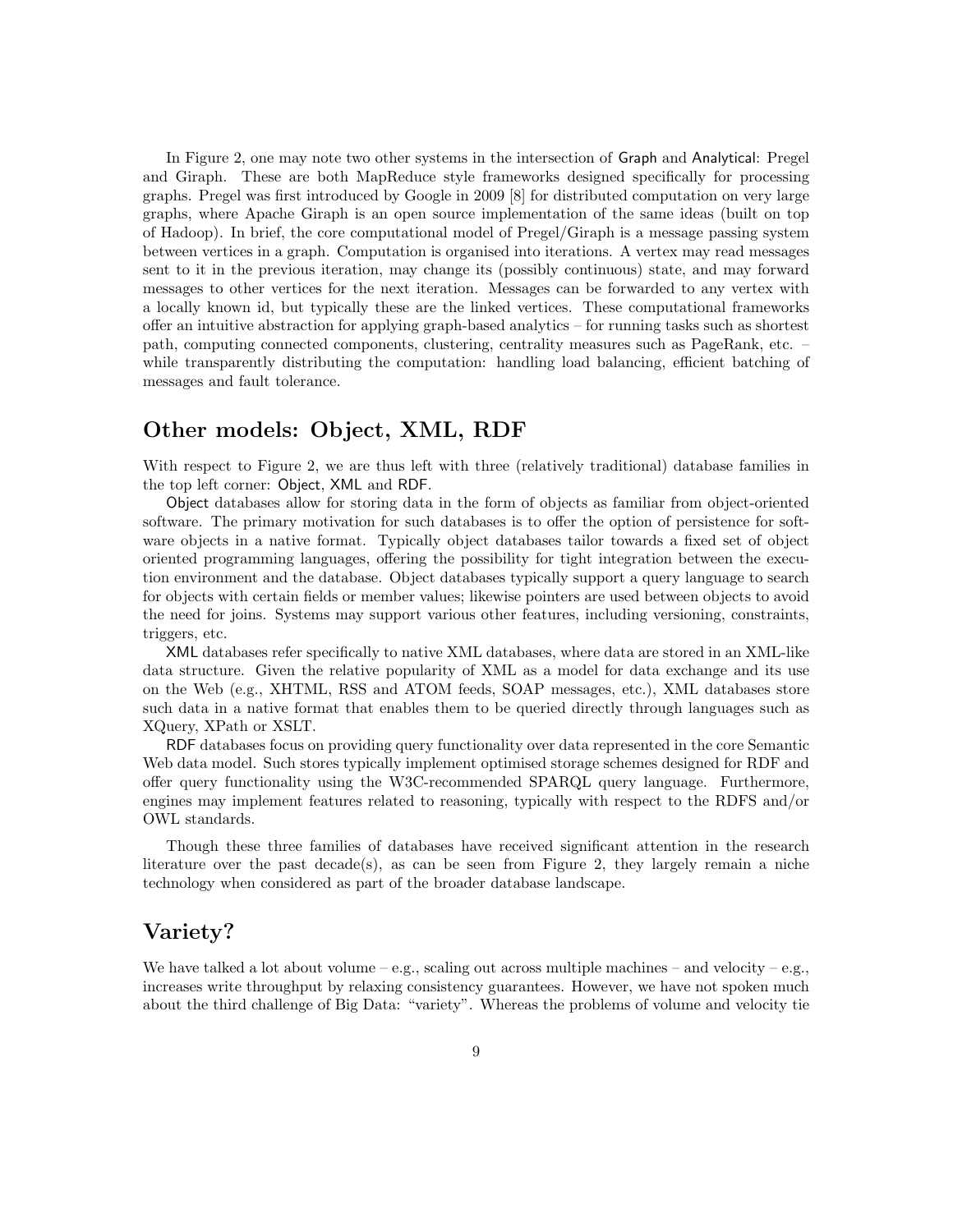in with performance and can be approached from an engineering perspective by composing existing techniques – such as sharding, replication, distributed sorts, consistent hashing, compression, batching, bloom filters, Merkle trees, column-oriented indexing, etc. – in the design of a mature system, the problem of variety raises questions of a more conceptual nature.

Arguably, the NoSQL family of databases offers some advantages with respect to traditional relational databases when it comes to processing diverse datasets: by relaxing the relational model, data can be stored in a "quick and dirty" non-normalised form. Although this may save time with respect to schema management, and is more flexible for loading incomplete or otherwise jagged data, employing simpler data models once again pushes a further burden onto the application layer, where developers must ensure that data remain consistent and that indexes are present to efficiently cover the expected workload of queries.

Likewise variety is partially supported by the range of database types available today. For example, one may use an XML database to store XML data, use a relational database to store relational data, use a graph database for graph-structured data, and so forth. Multiple databases can thus be composed to tackle the variety problem; however, again the burden is put on the application developers to connect the databases and to ensure that data remains consistent across the various systems.

In general, the problem of variety goes much deeper than the shape or the incompleteness of the data. Variety is also far from being a new problem: various sub-areas of Computer Science have come across the hurdle of "data integration", be it combining multiple databases into one, or combining documents from millions of Web sources, or combining source-code repositories from various projects, or . . .

### Data Are Evolving

It seems that the only practical approach to solving the variety bottleneck in Big Data is to rethink what we mean by "data". From Snow's days of paper and ink, data have evolved through Morse code, punch cards, binary formats, ASCII, markup, and so forth. The evolution of data has always been towards improved machine readability. Much like it would be considered unfeasible to do a count of the occurrences of the word "broccoli" in all books currently shelved in a well-stocked library (and trivial to do so for an electronic text file), there are many data-intensive tasks considered unfeasible by today's standard simply because our notion of data does not enable them.

Currently, we have a plethora of data models and data syntaxes available that allow information to be structured and parsed. However, for the most part, machines still need data-specific code to interpret said data. For example, browsers are built specifically to interpret HTML-related data.

In terms of the evolution of data, it seems that the only natural way forward is to make explicit the semantics of the data being understood, such that machines can, with increasing depth, process the meaning of data. Machines still cannot learn from natural language and still cannot adapt well to new problems; hence semantics need to be made explicit as part of the data to help overcome true variety in structured data: i.e., the ability to incorporate unforeseen datasets.

In terms of making semantics explicit, it can start by simply using global identifiers for items described in the data such that a machine can know, for example, that the "Boston" described in one dataset is the same "Boston" as described in another dataset (e.g., using URIs as identifiers); now the machine can run joins over the two datasets. Even better if the machine can know that the "Boston" in question is the music band, not the U.S. city (e.g., using a classification system); now the machine can return results about "Boston" for queries about music bands. Even better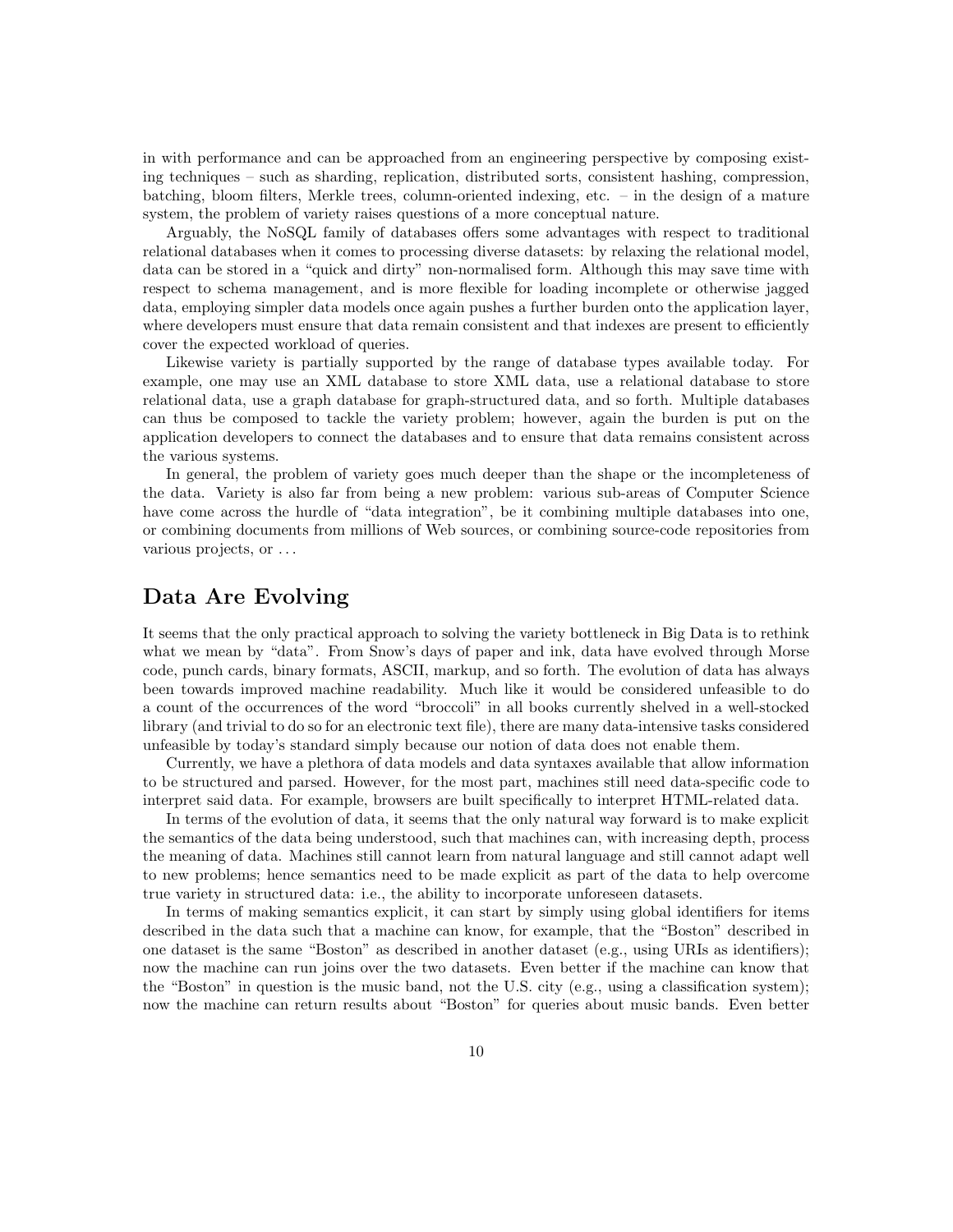still if the machine can know that music bands have members, and typically release albums and . . . (e.g., through a domain ontology).

# Big Semantic Data?

Many of these principles have been well-explored by the Semantic Web community; in this author's biased opinion, techniques from the Semantic Web could yet have a large role to play in the area of Big Data, particularly towards tackling diversity. The Semantic Web has long been frowned upon by many as a fruitless academic exercise, doomed to failure due to any number of concerns. And there are grains of truth in these concerns. Many of the techniques proposed in the area of ontologies and deductive reasoning methods are not well suited for scenarios involving lots of data, and certainly not for scenarios involving lots of messy (Web) data. However, the challenges are not insurmountable: a little semantics can go a long way.

Recently companies such as Google, Facebook, Yahoo!, Microsoft, etc., are starting to use parts of Semantic Web technologies to power new applications. For example, in June 2011, Bing, Google, and Yahoo! announced the schema.org ontology for webmasters to make structured data available on their site. Google has used semantic knowledge-bases in the construction of their Knowledge-Graph application. Facebook's Open Graph protocol – trying to create a decentralised connected network of data – uses RDFa: a Semantic Web standard. More recently, Google announced support for semantic markup in GMail using the JSON-LD syntax. In such case, these major companies have turned to Semantic Web techniques to build applications over huge sets of diverse sources coming from millions of arbitrary providers. And this trend of using semantics to tackle diversity looks set to continue.

# Conclusion

Big Data is a call for Computer Scientists to investigate methods to handle data with more volume, more velocity and more variety. Though relational databases have served as a reliable work-horse for many years, people are beginning to realise that new alternatives are needed to face the upcoming challenges posed by the emerging flood of data.

The main Big Data technologies that have emerged thus far primarily focus on the challenges of data volume and velocity. NoSQL stores boast new levels of scale by distributing data management over multiple machines, by relaxing traditional ACID guarantees, and by supporting query languages more lightweight than SQL. NewSQL aim to seek a balance by supporting ACID/SQL as per traditional relational databases while trying to compete with the performance and scale of NoSQL systems. Likewise, distributed processing frameworks such as MapReduce offer a convenient abstraction for clients wishing to perform large-scale analytical tasks.

However, variety remains an open problem. In particular, the goal of being able to build applications that can robustly discover and incorporate new sources of data remains elusive. To overcome this hurdle, we may need to rethink our conceptualisation of data. Versus the days of John Snow, nowadays we appreciate the convenience of working with data serialised in an electronic format that can be parsed by a machine. Likewise, having data with explicit semantics may become the norm in the decades to come.